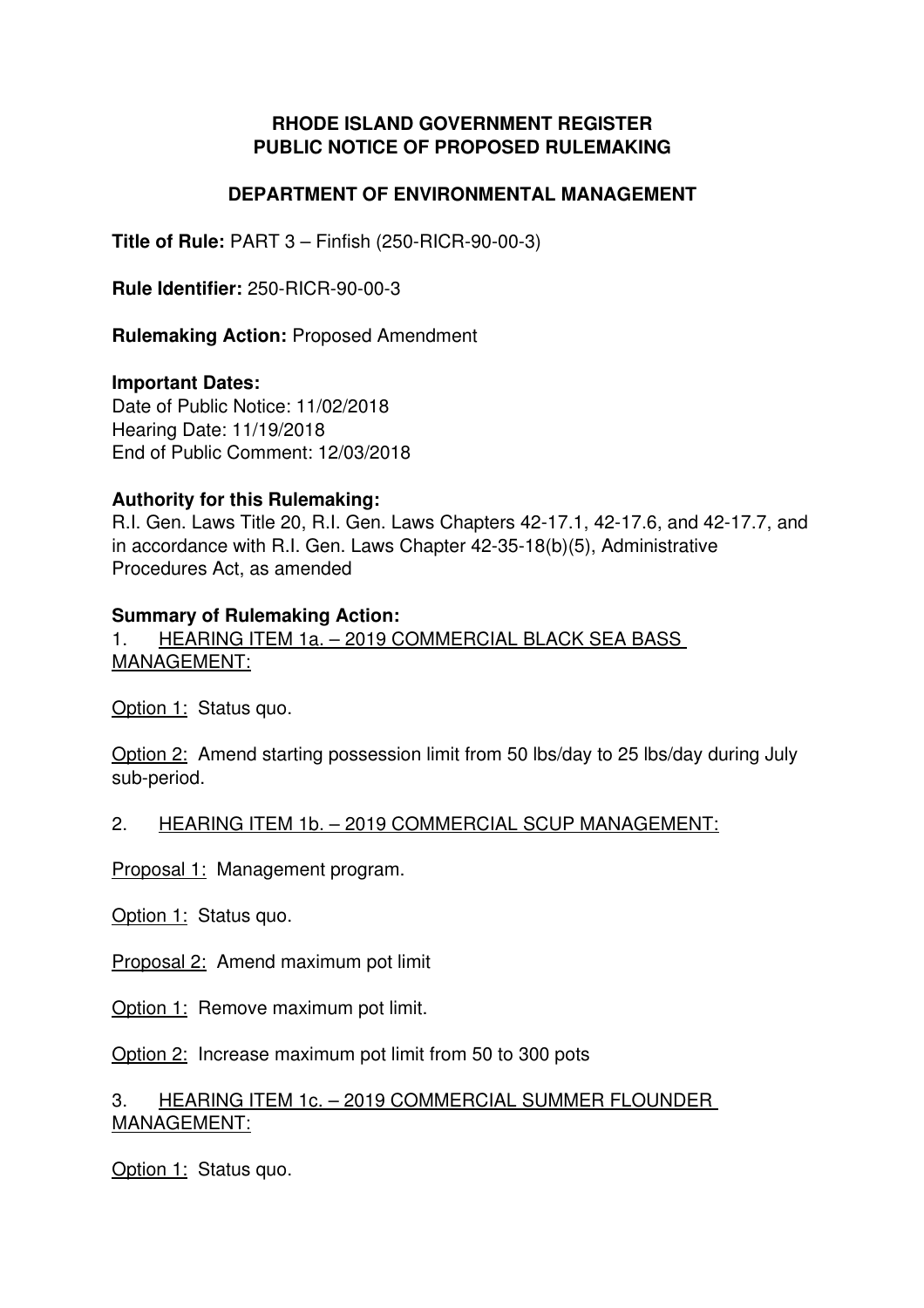Option 2: Re-open one additional day during the week in the Summer sub-period.

# 4. HEARING ITEM 1d. – 2019 RECREATIONAL TAUTOG MANAGEMENT:

Option 1: Status quo.

# 5. HEARING ITEM 1e. – 2019 COMMERCIAL TAUTOG MANAGEMENT:

Proposal 1: Management program.

Option 1: Status quo.

Option 2: Remove summer sub-period, split allocation 50/50 spring and fall subperiods

Proposal 2: Proposed adoption of a fish tagging program.

## **Additional Information and Comments:**

All interested parties are invited to request additional information or submit written or oral comments concerning the proposed amendment until December 3, 2018 by contacting the appropriate party at the address listed below:

Peter Duhamel Department of Environmental Management 3 Fort Wetherill Road Jamestown, RI 02835 peter.duhamel@dem.ri.gov

## **Public Hearing:**

A public hearing, in accordance with R.I. Gen. Laws  $\S$  42-35-2.8, to consider the proposed amendment shall be held on November 19, 2018 at 6:00 pm at URI Bay Campus, Corless Auditorium, 215 South Ferry Rd, Narragansett, RI 02882 at which time and place all persons interested therein will be heard. The seating capacity of the room will be enforced and therefore the number of persons participating in the hearing may be limited at any given time by the hearing officer, in order to comply with safety and fire codes.

The place of the public hearing is accessible to individuals who are handicapped. If communication assistance (readers/interpreters/captioners) is needed, or any other accommodation to ensure equal participation, please call 401-421-7005 or RI Relay 711 at least three (3) business days prior to the meeting so arrangements can be made to provide such assistance at no cost to the person requesting.

#### **Regulatory Analysis Summary and Supporting Documentation:** N/A